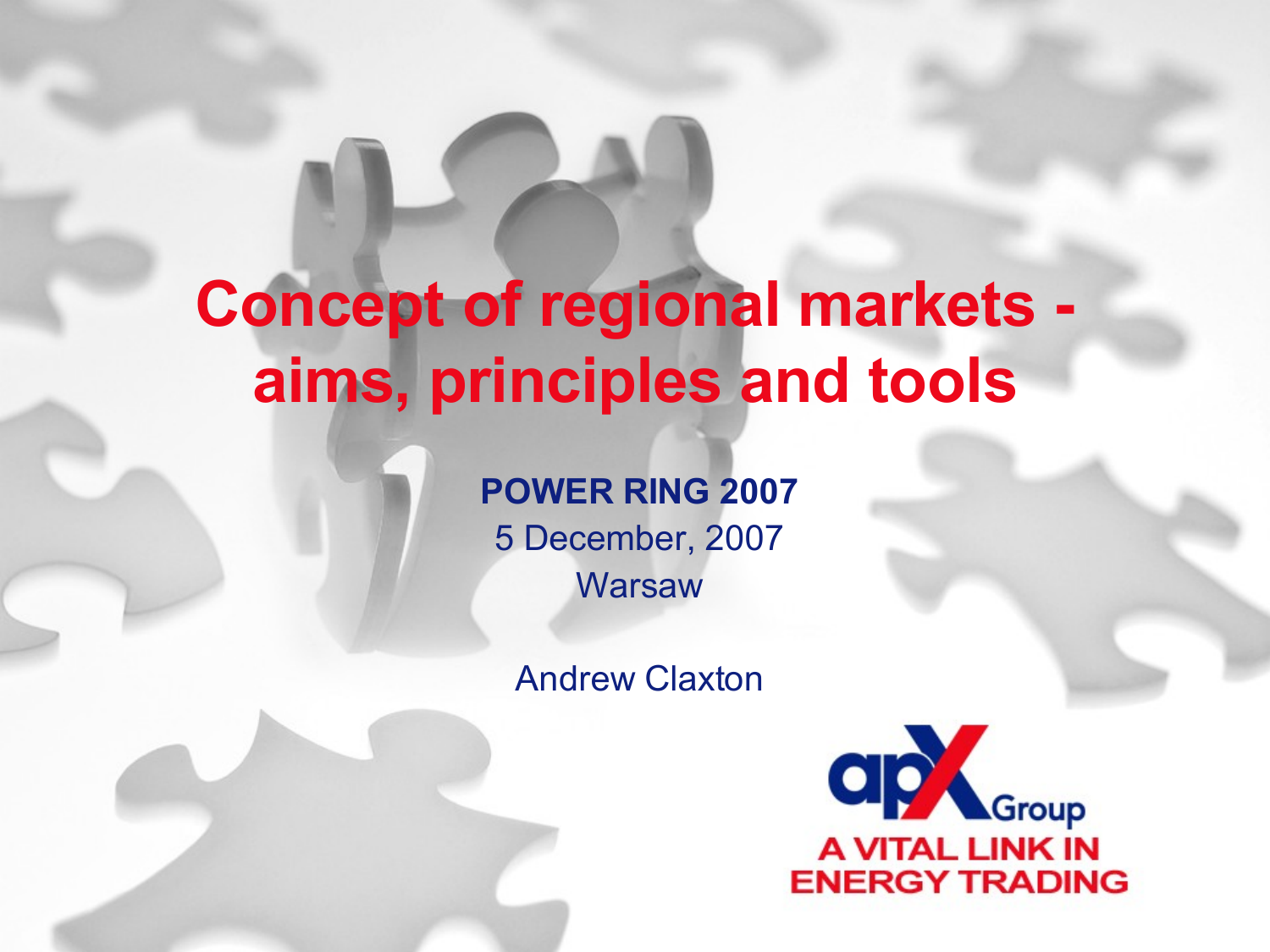#### **APX Group**



Power: NL, GB, BE (for Belpex) and market coupling together with other exchanges Gas: NL, GB, BE

Bel-

ZEE

APX

TTF

 $\boldsymbol{\Theta}$ 

NBP

**AP** 

UK

**Page 2**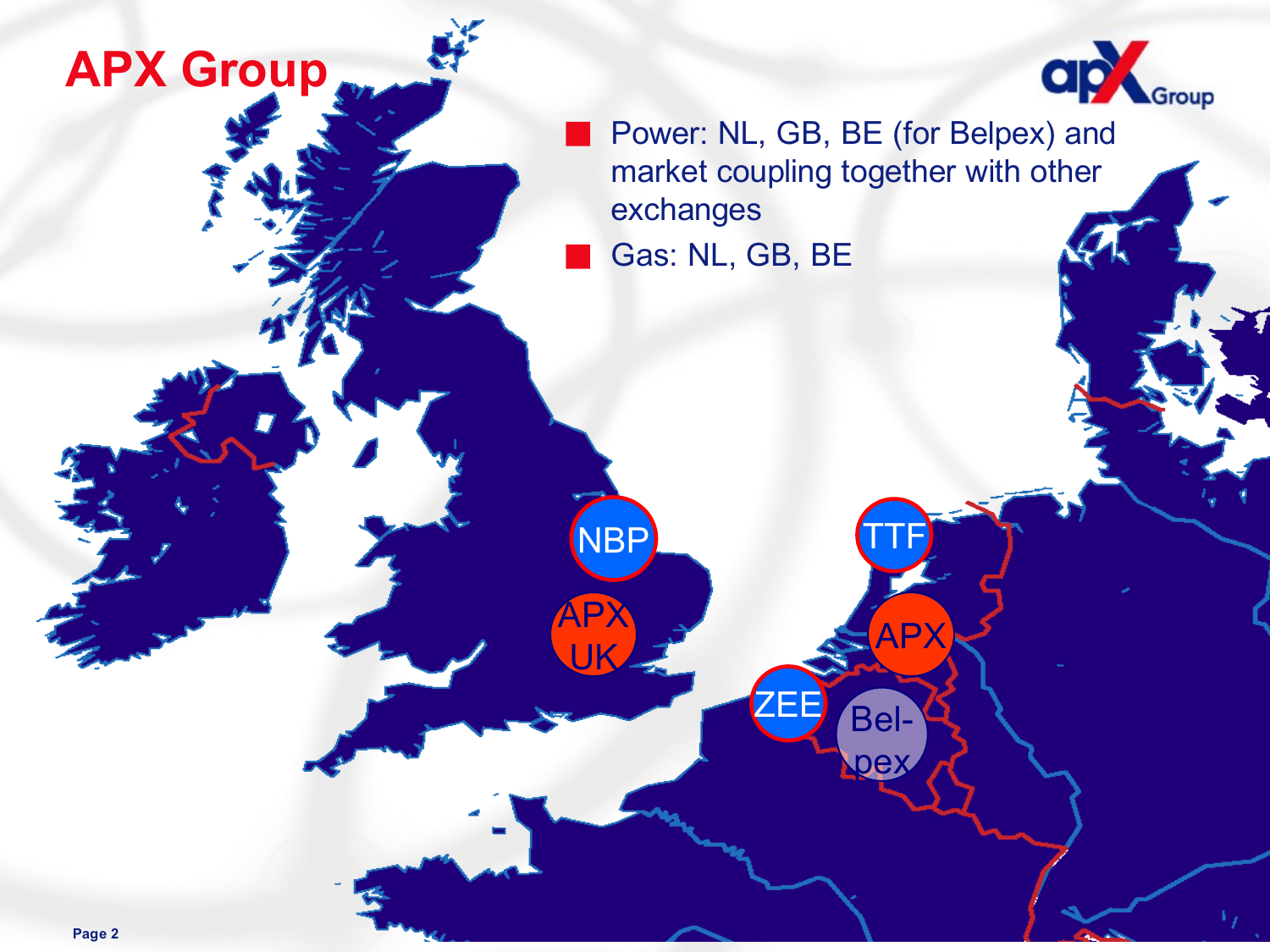#### **Themes for today**



- Why regional (or even European) markets?
- Why implicit auctions, such as market coupling?
- What does it involve?
- What next?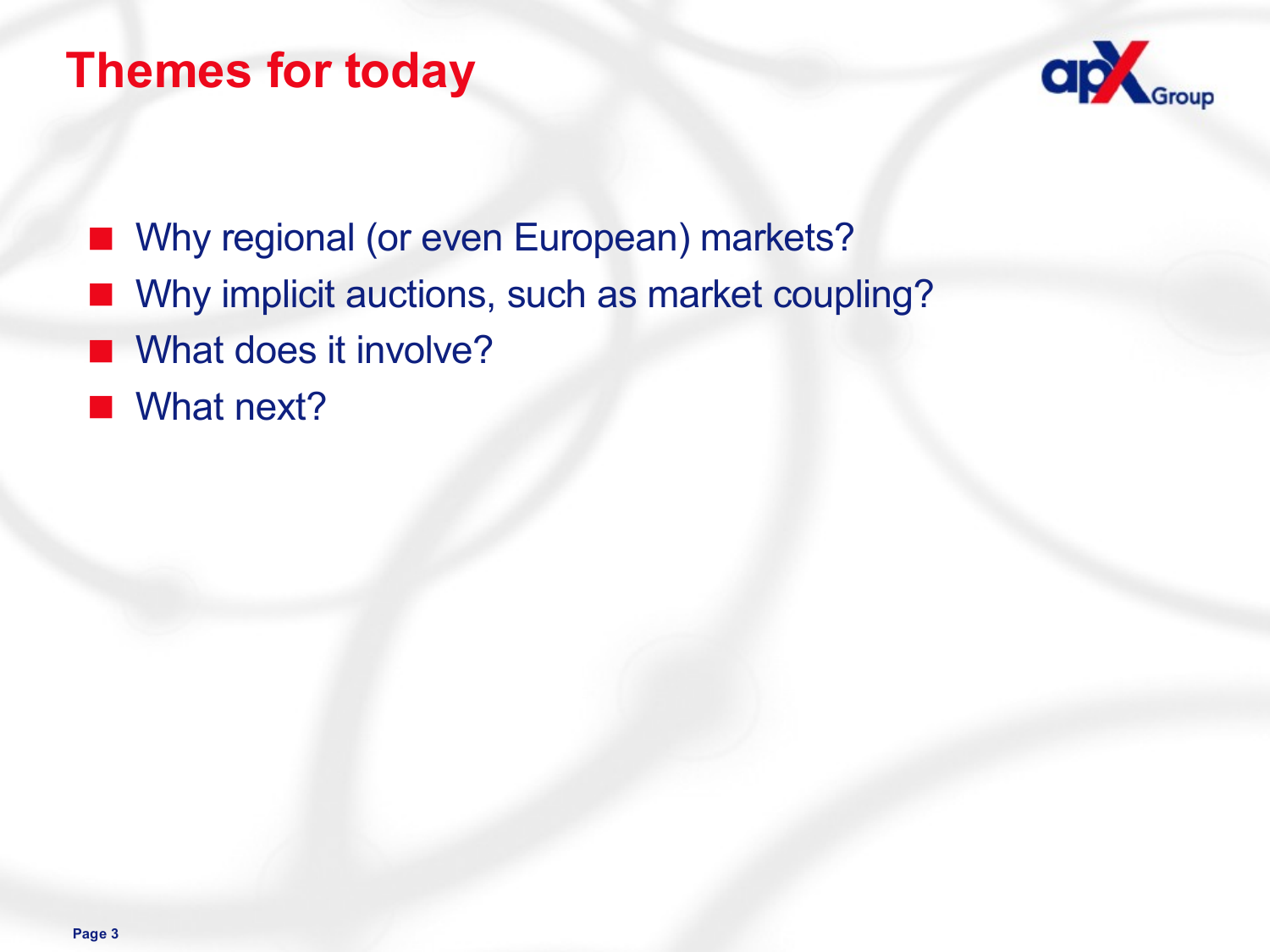#### Why Regional/European markets?



#### ■ European scale issues

- Emissions: same atmosphere
- Generation-demand balance: same price and security
- Operational security: same network
- Fuel supplies: same sources

#### Inadequate national markets

- Small physical size
- Unfavourable industry concentration/structure
- Susceptibility to nationalistic policies and regulation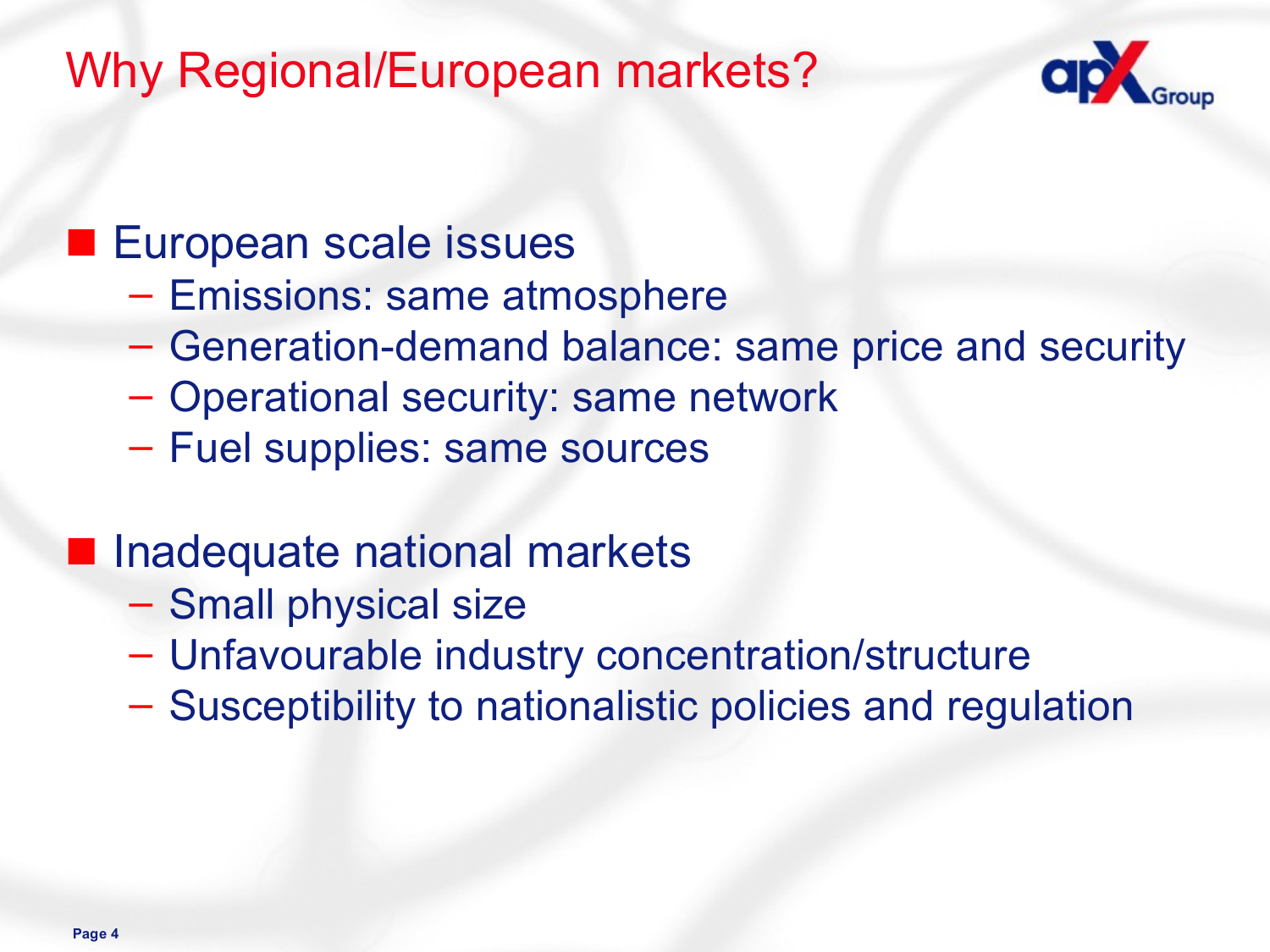## **Removing the physical barriers to a European electricity market**



Better European market integration

More cross-border transmission capacity

- **New investment**
	- **Sub sea cables**
	- **System reinforcement**
	- **System planning**

More efficient use of physical capacity

- **Market-based mechanism**
	- **minimise risk**
	- **maximise accessibility**
	- **prevent hoarding**
	- **enable netting**
- **Flow-based capacity model**
- **Intraday access**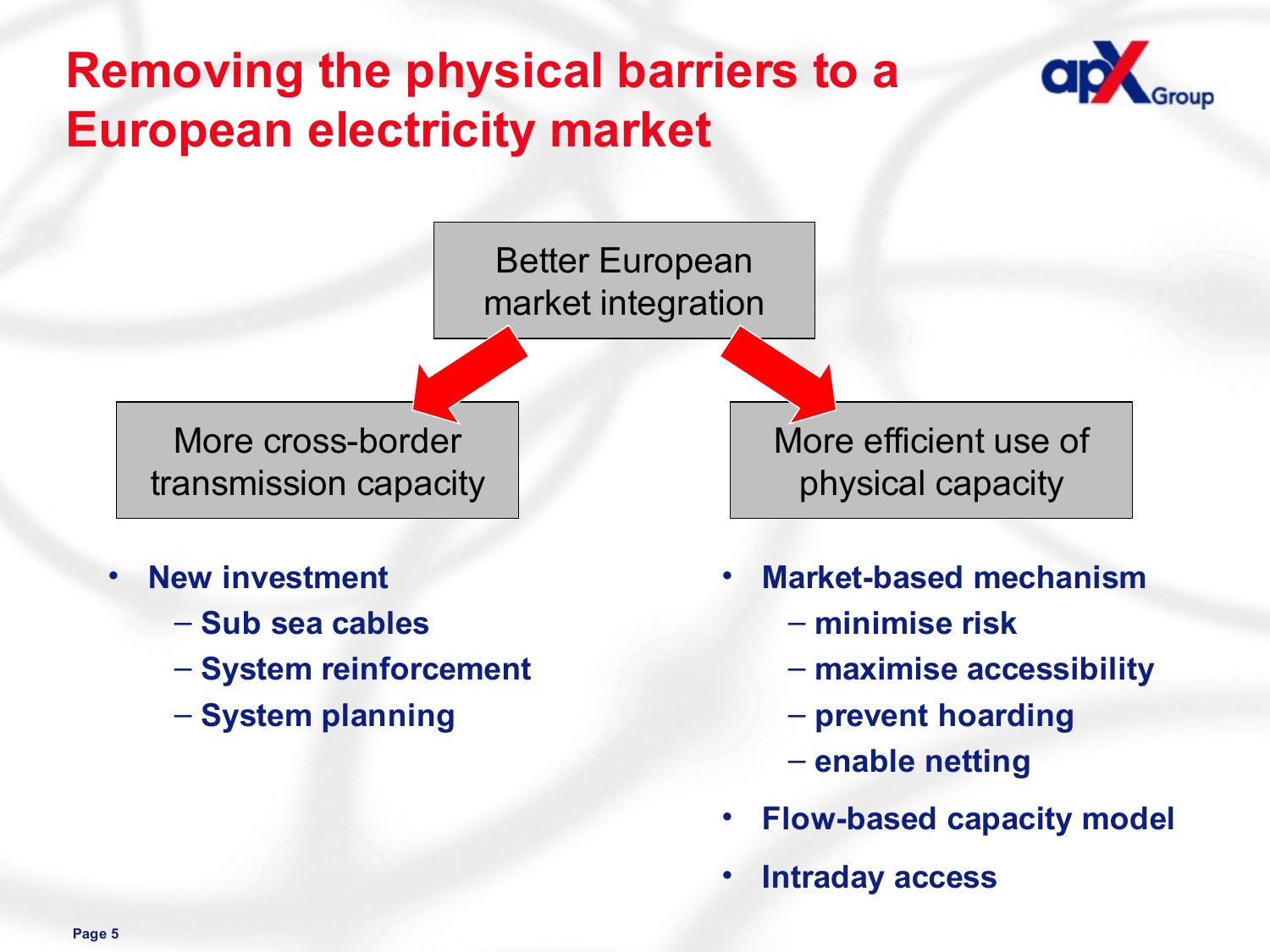## **Inefficiency of day ahead explicit auctions**



**ap** 

iroup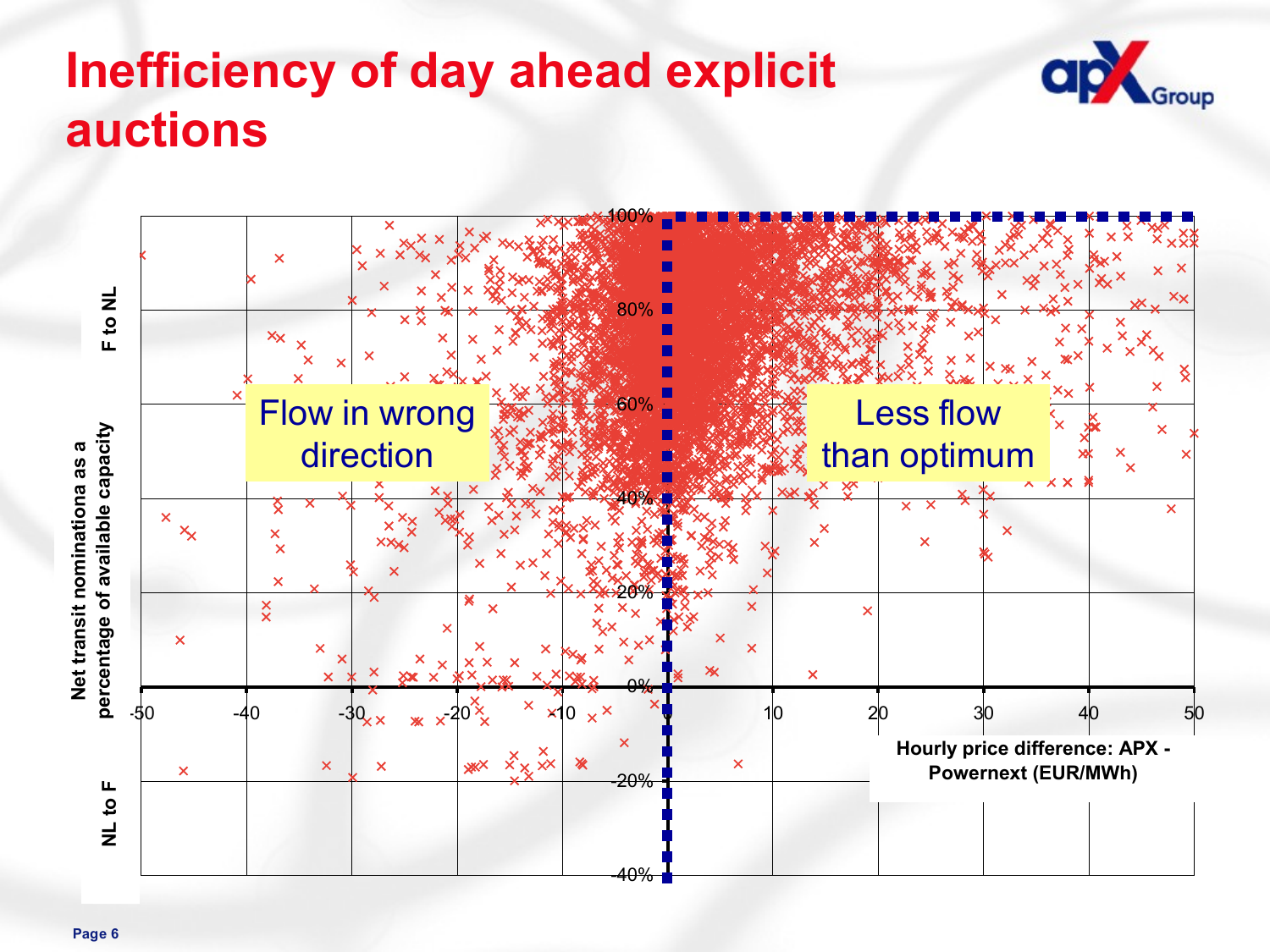#### **Implicit Auctions**



- Transmission capacity allocation is integrated with the energy market ("explicit auctions" sell capacity separately)
- Separate bidding areas are linked using available cross-border transmission capacity
- Energy markets are single clearing price, auction-style
- Price differences between each area are minimised, with convergence at times when there is sufficient capacity
- Can be operated by one exchange ("**market splitting**") e.g., Nordic, Iberian markets; or, across several independent exchanges ("**market coupling**") – e.g., TLC in Netherlands/Belgium/France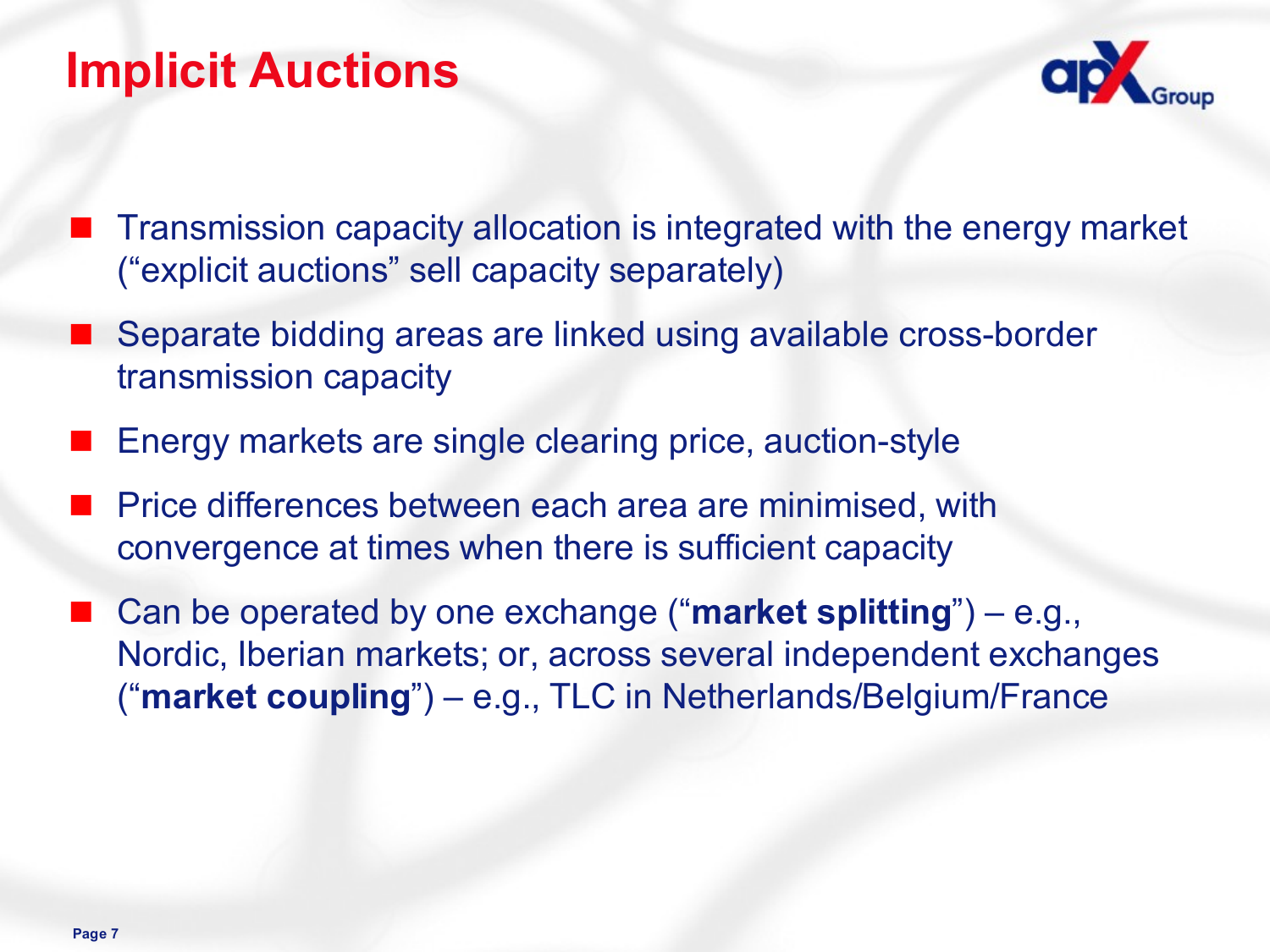#### **Isolated spot markets**



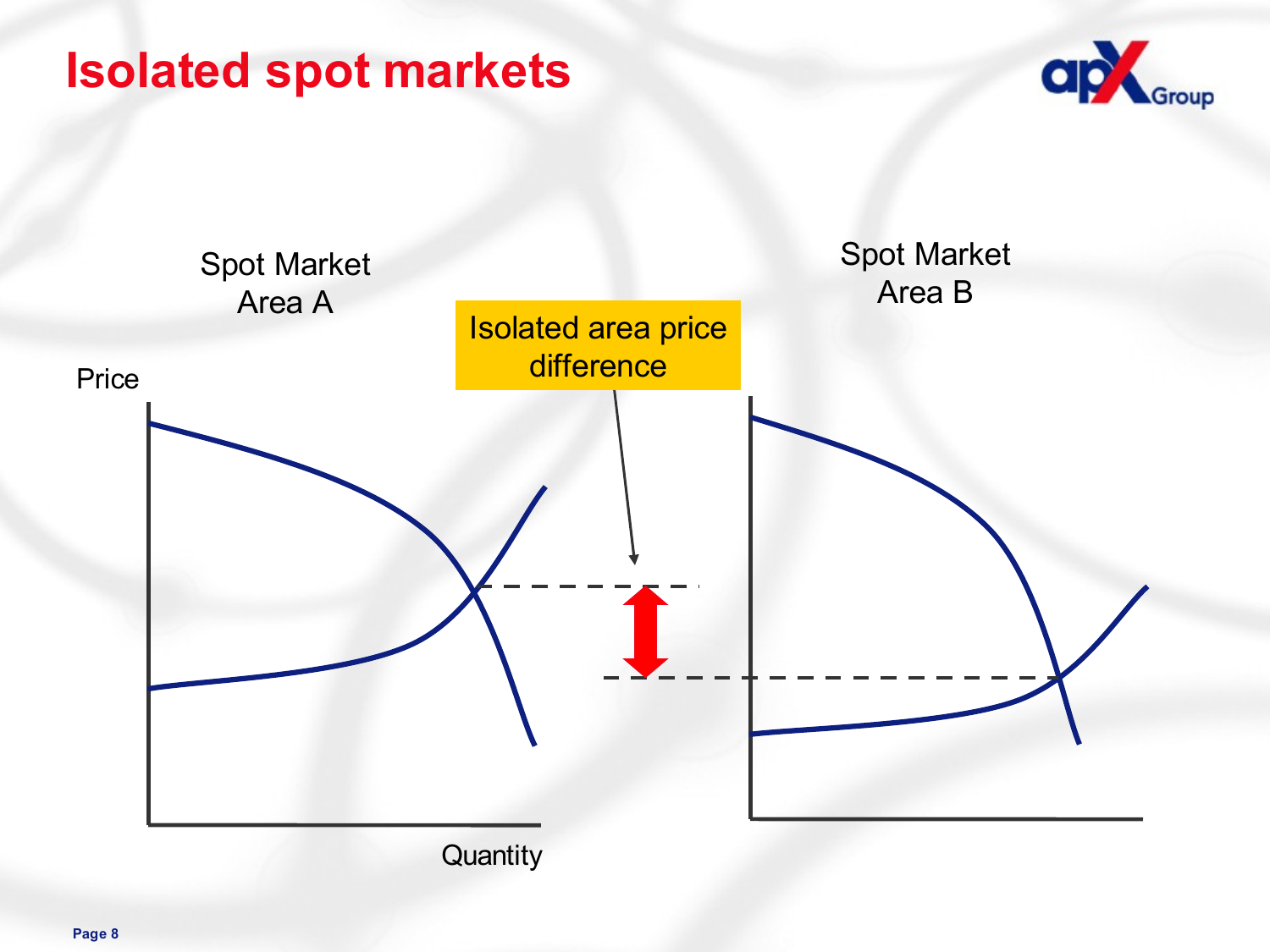#### **Impact of cross-border flows**



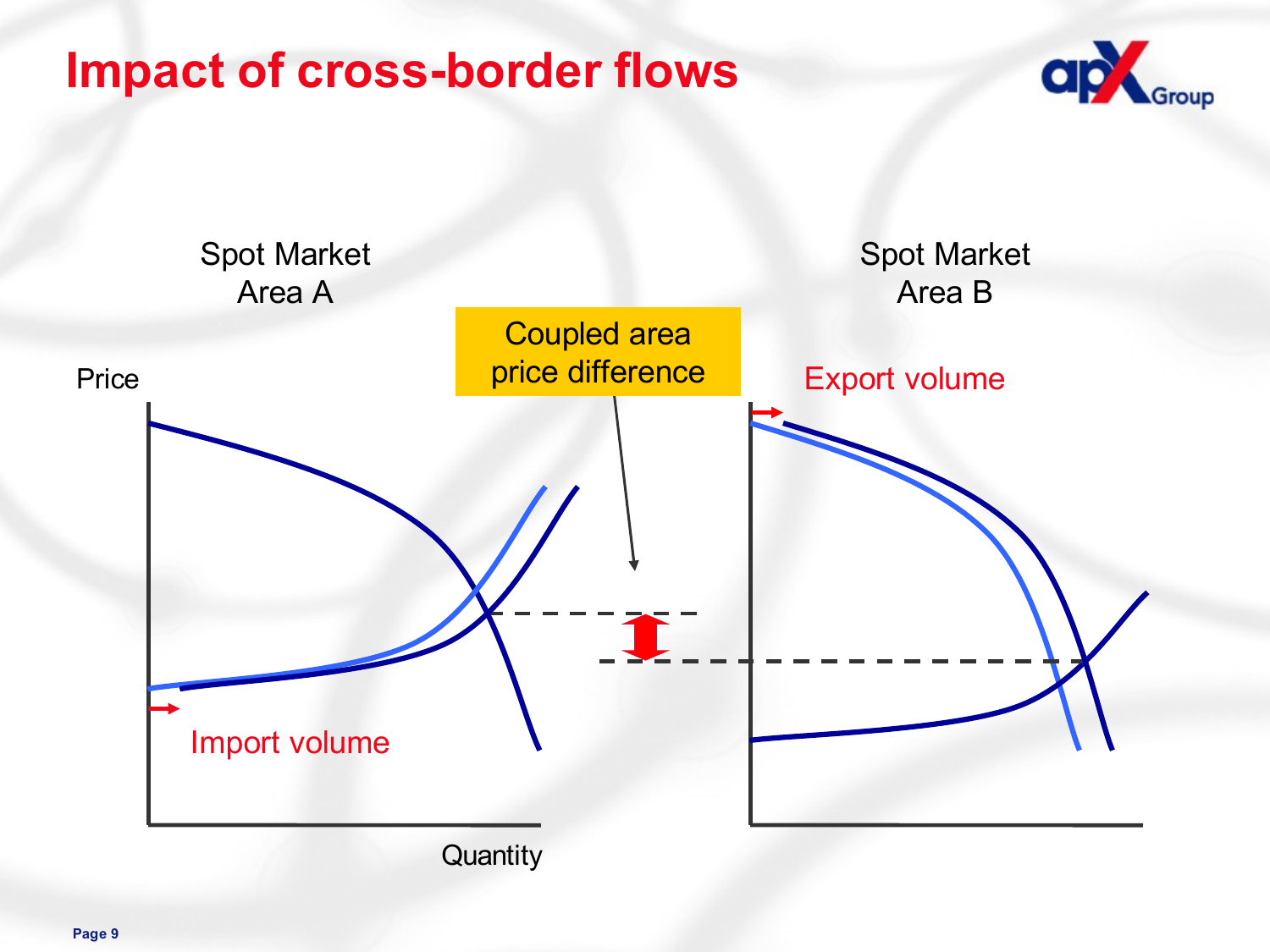#### **More flow eliminates price differences**



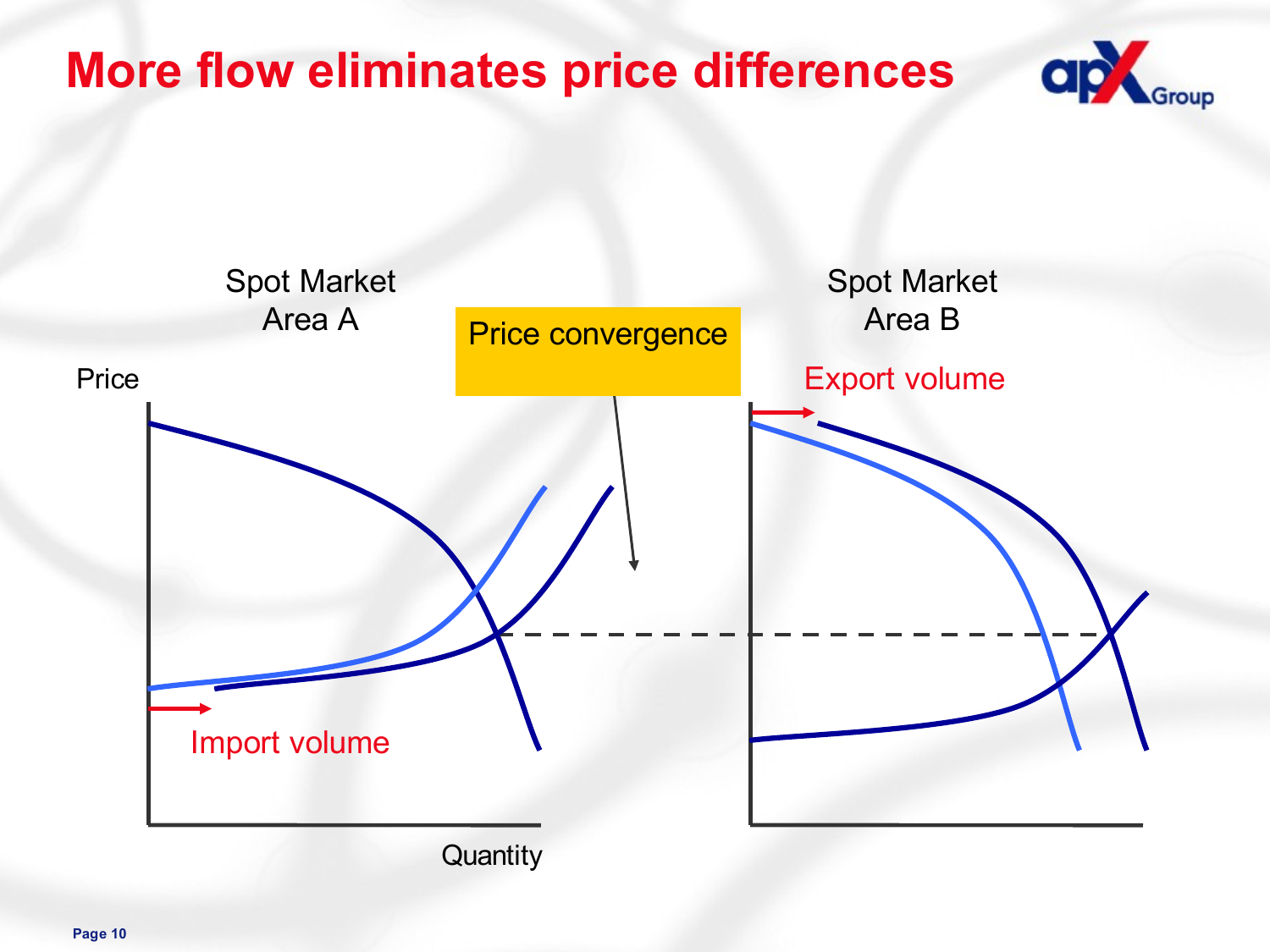## **TLC technical solution**



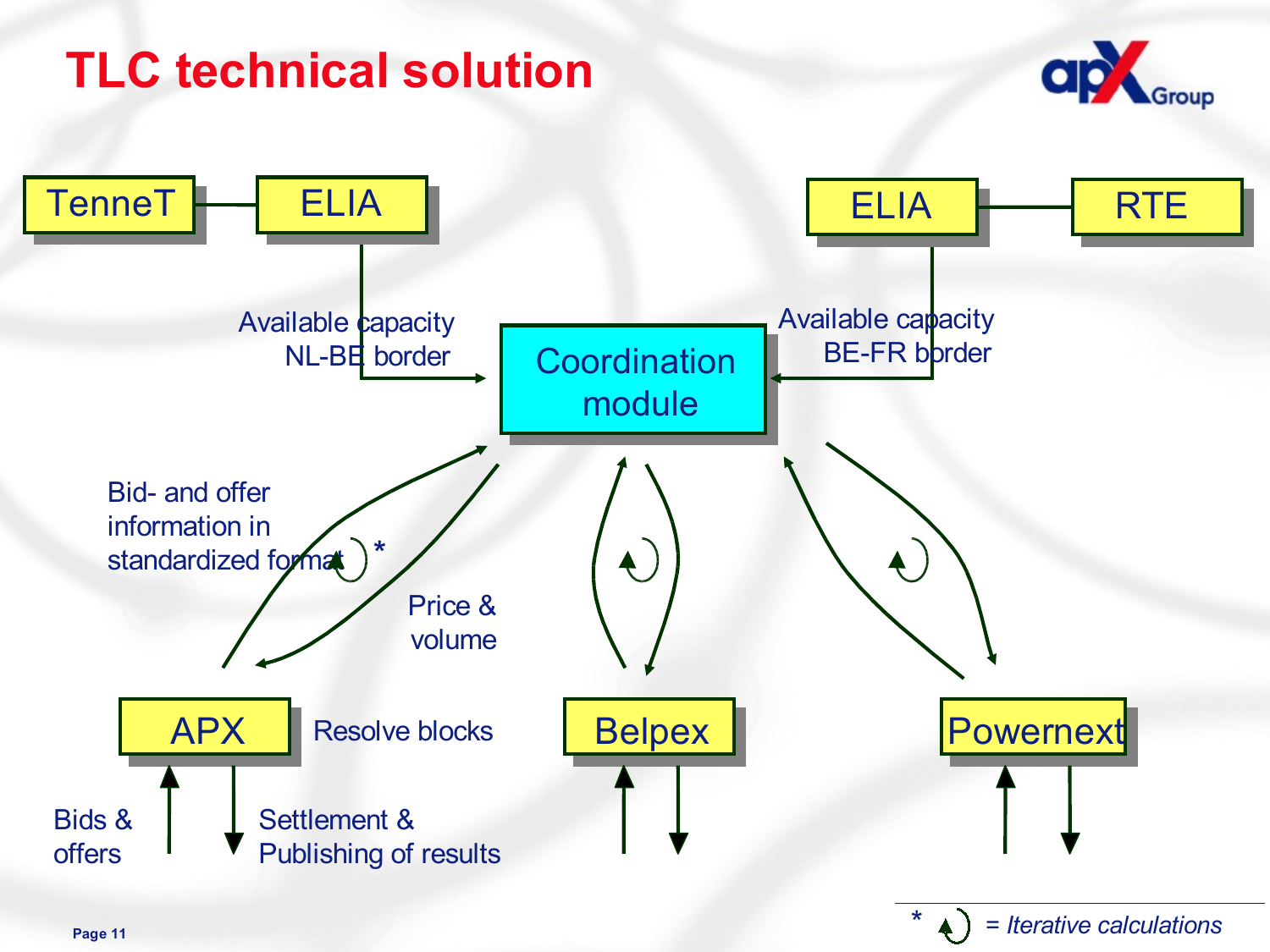#### **Energy contracts under TLC**





- TSOs become participants on the exchanges
- **Exchanges balance and settle locally**
- Congestion revenue appears as profit on TSO-TSO transaction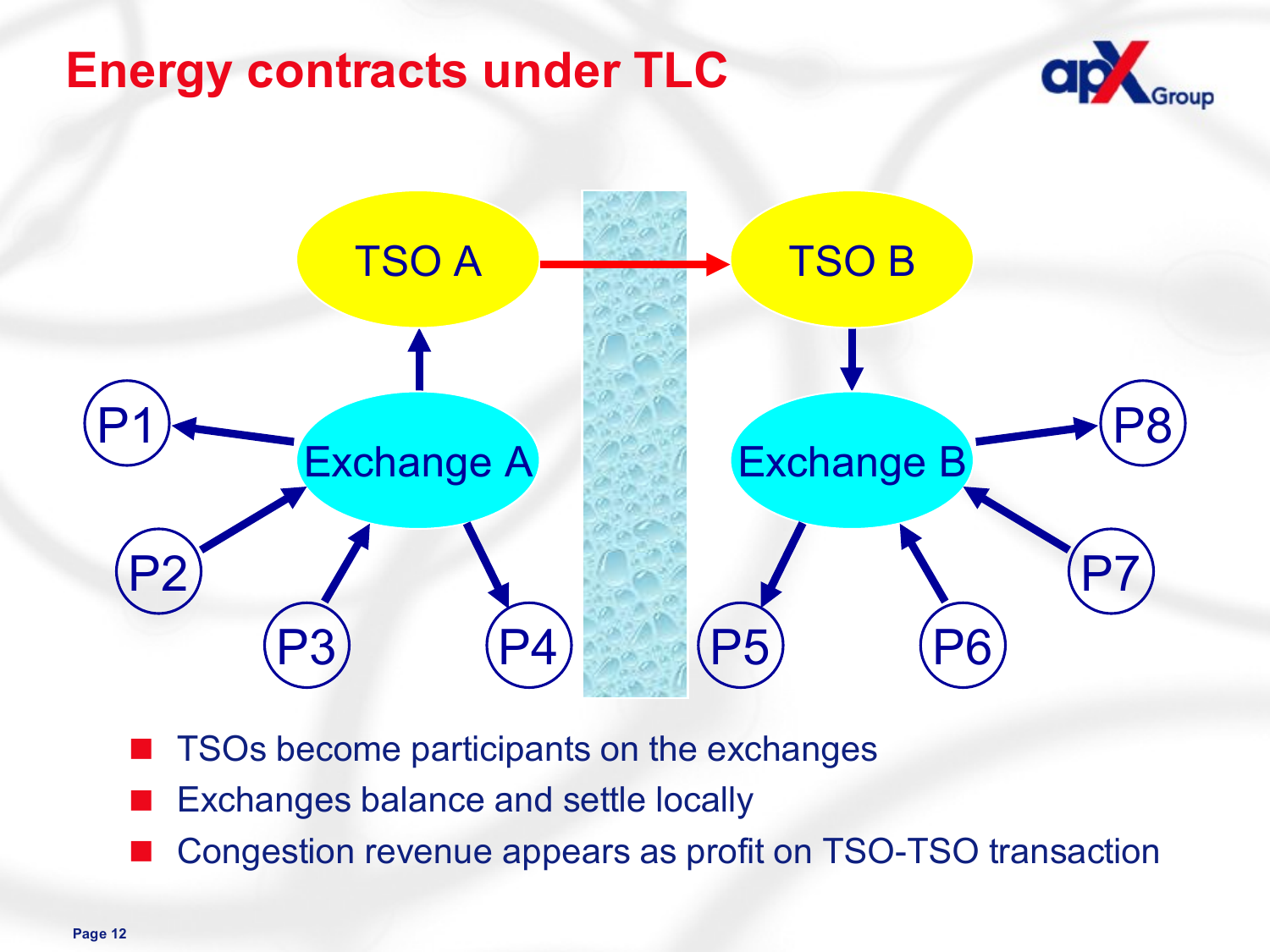#### **Advantages of Market Coupling**



- Removes unnecessary risks of trading short-term transmission capacity and energy separately
- Enables netting of schedules
- Less prone to market abuse since capacity cannot be hoarded
- All market participants benefit from cross-border capacity
- Encourages liquid, robust spot markets – launching new spot markets and promoting indices and derivatives

**Optimal use of capacity Maximum welfare gain Single energy market**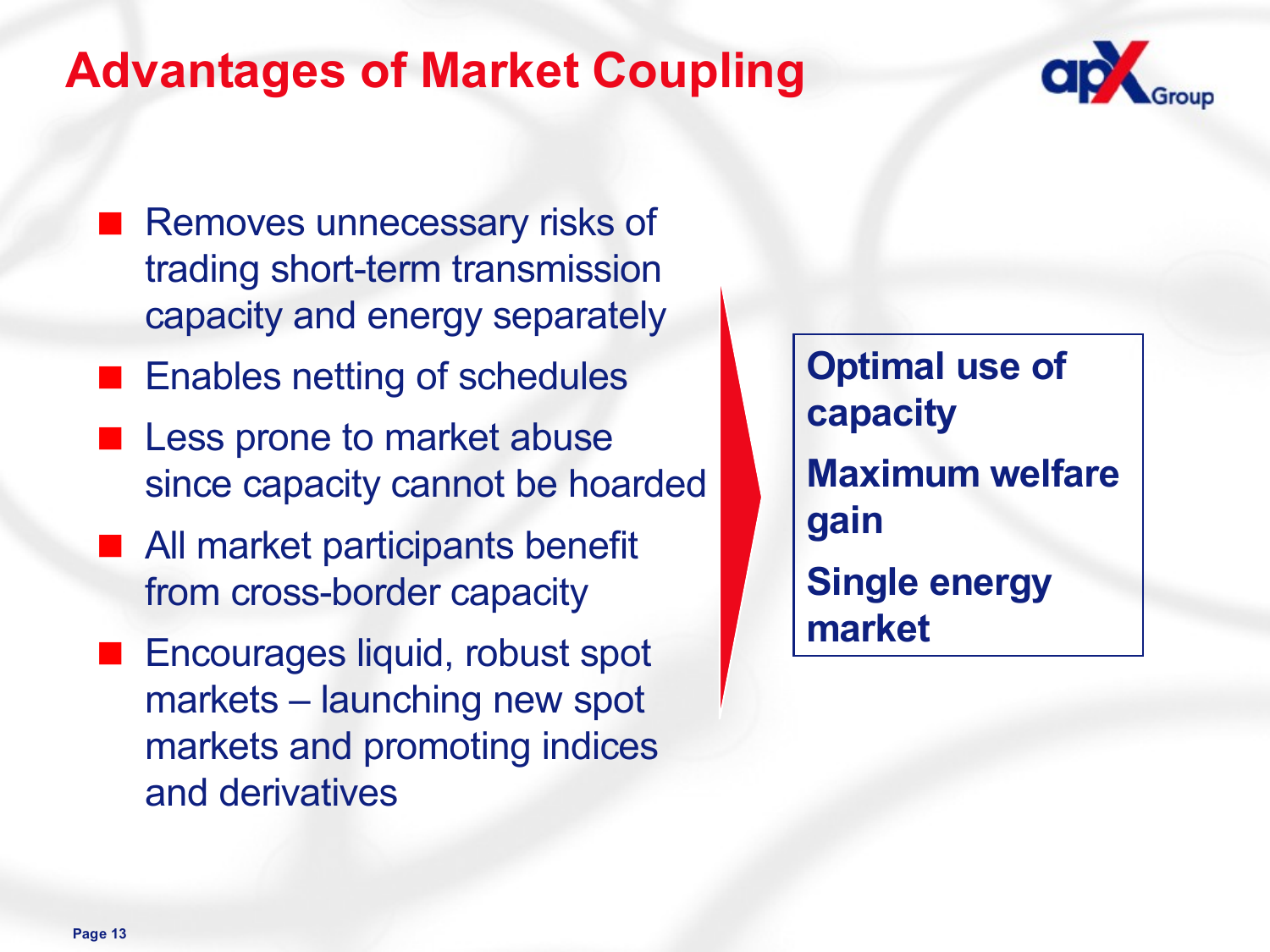#### **Use of Capacity: NL-BE**





**Available Capacity Nominated Export Nominated Import Net Flow**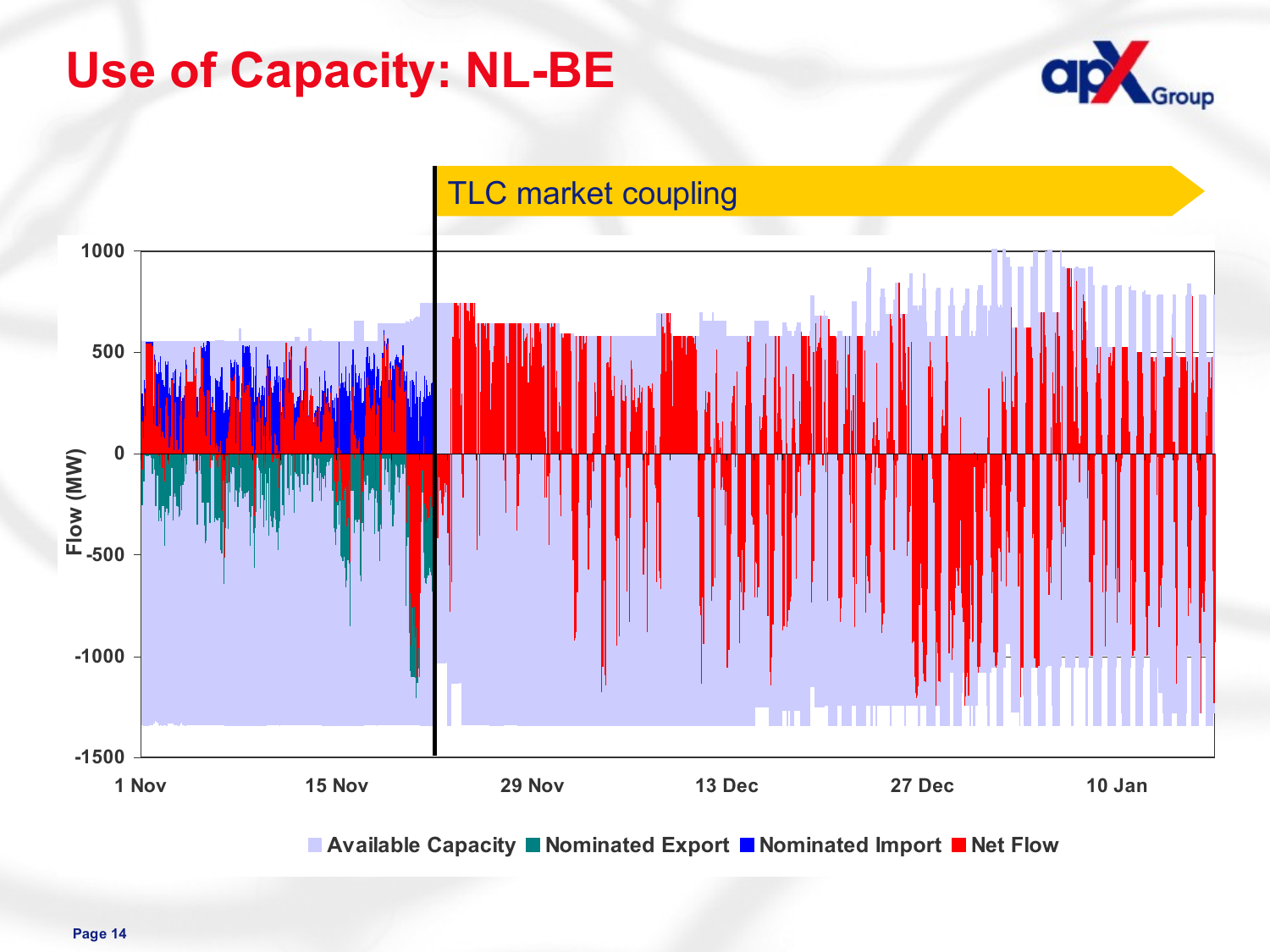#### **Average daily prices**



#### TLC market coupling

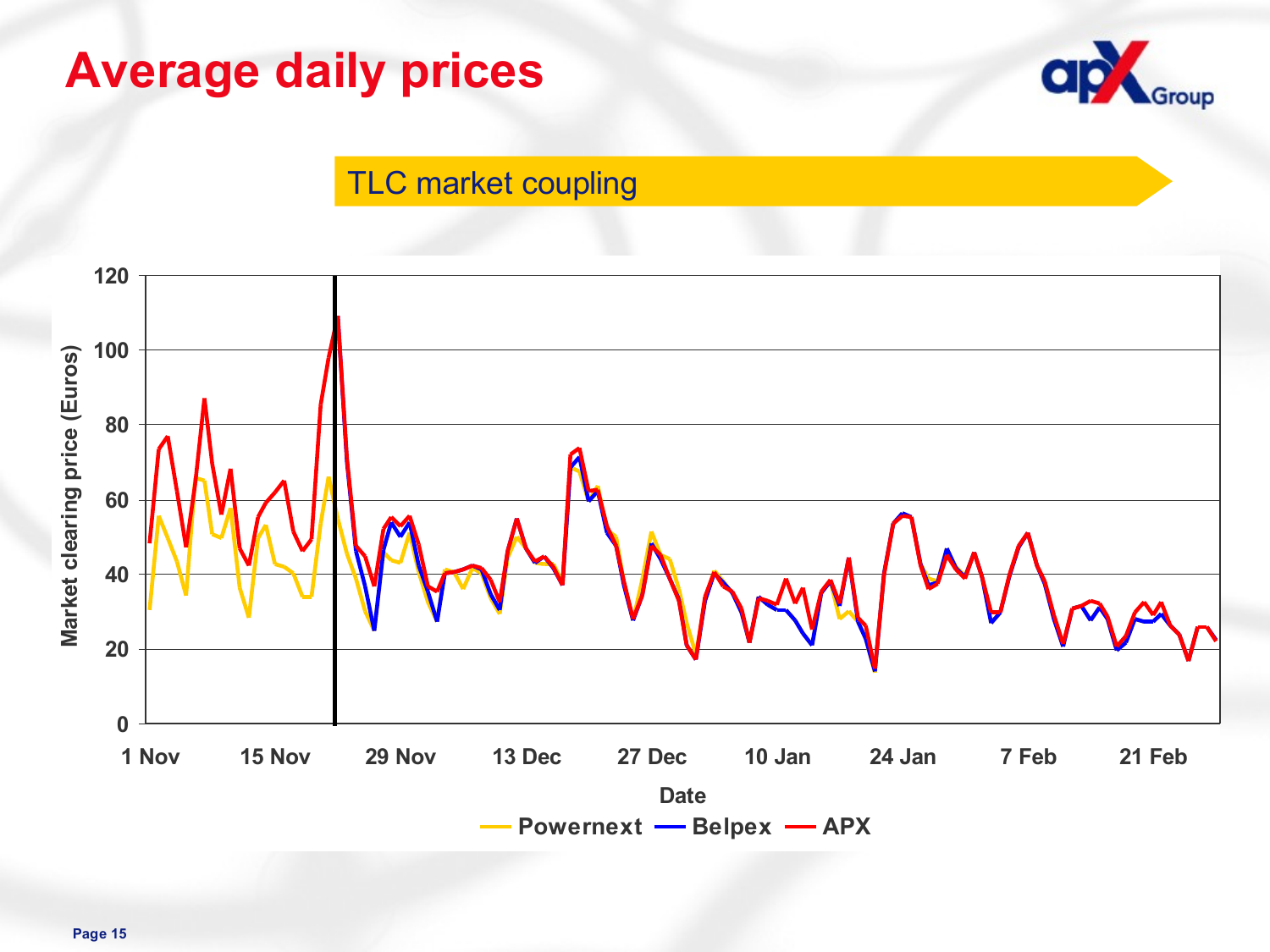#### **Price convergence: Netherlands - France**

Hourly price difference, €/MWh



**Nov 05 to Aug 06 Nov 06 to Aug 07**

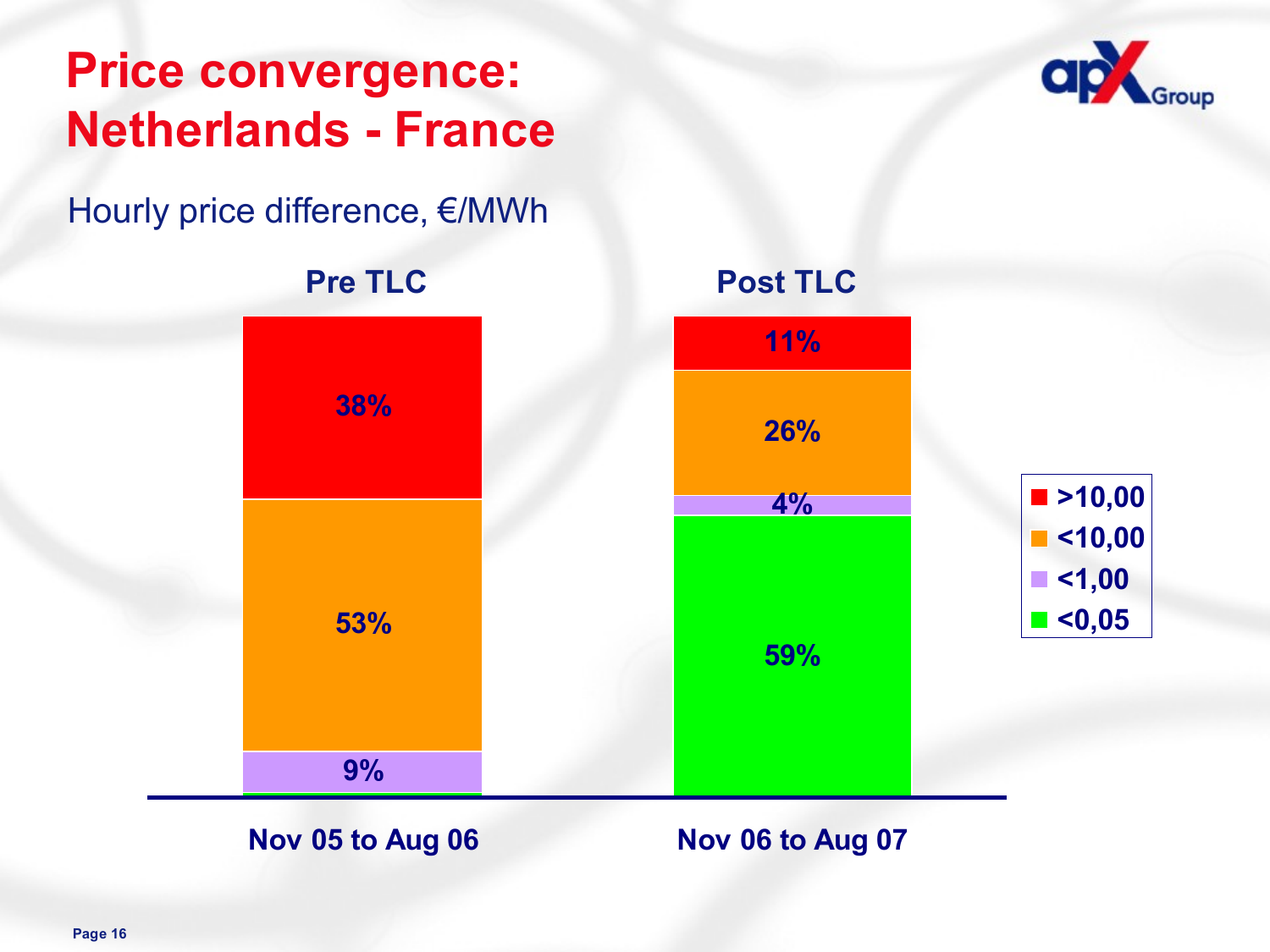#### **Belpex development**



#### **Average Daily Volume, GWh**



- Approx 11% of consumption (higher than most European markets)
- Key factors for success:
	- Robust price and market depth due to market coupling
	- Strong political and regulatory commitment to establishing a spot electricity market, VPPs
	- Active support from key market participants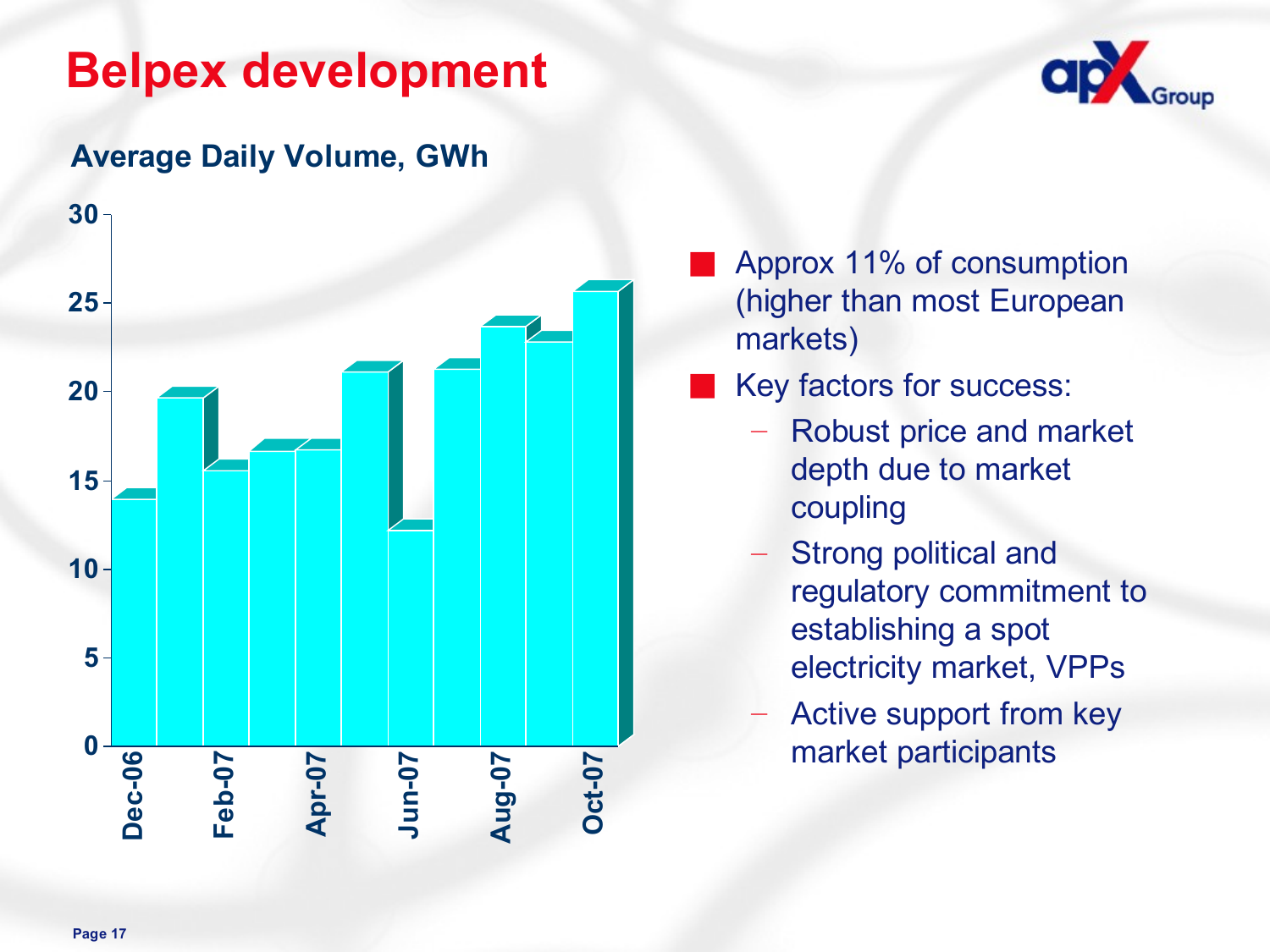#### **Current/planned regional implicit auction initiatives**





- Nord Pool (intraregional market splitting, NTC-based)
- Iberian market (intraregional market splitting, NTC-based)
- TLC: France, Netherlands, Belgium (intraregional market coupling, NTC-based)
- Denmark Germany (interregional market coupling, NTC-based) *planned 2008*
- Netherlands Norway (interregional market coupling, NTC-based) *planned 2009*
- CWE: Germany, France, Netherlands, Belgium (intraregional market coupling, flowbased) *planned 2009*
- Britain CWE (BritNed) (CWE extension or interregional market coupling) *planned 2010*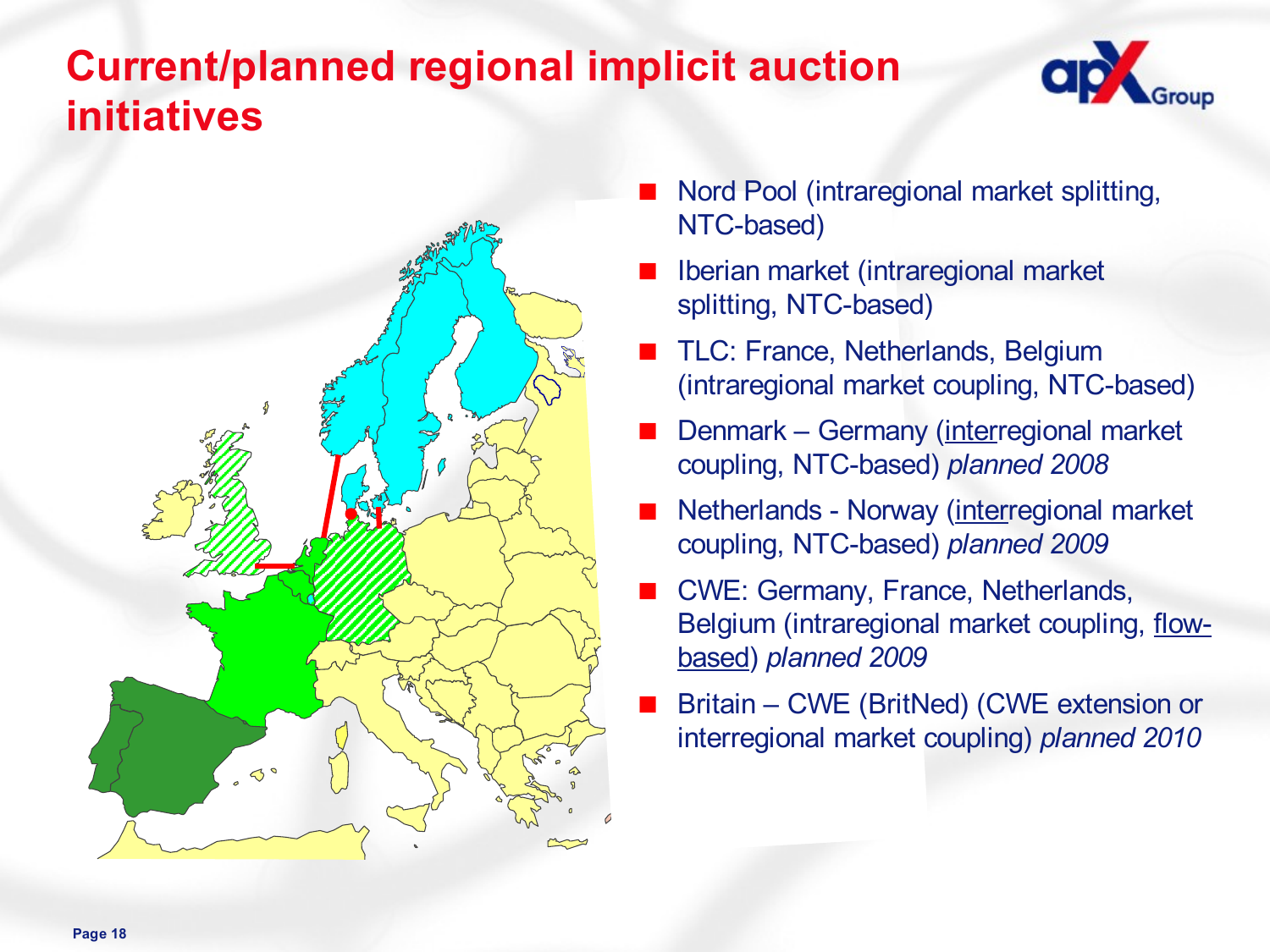## **Options for Regional integration**





- Computes all flows, prices
- Europe-wide (merge the regions)



- Step 1: Dome calculates interregional flows
- Step 2: each region computes their intraregional flows and prices

Unique Market Coupler  $Fr$  $BelNL$  $Ge$  $UK$  $No<sub>1</sub>$  $No<sub>2</sub>$  $Sw$  $|$ ..

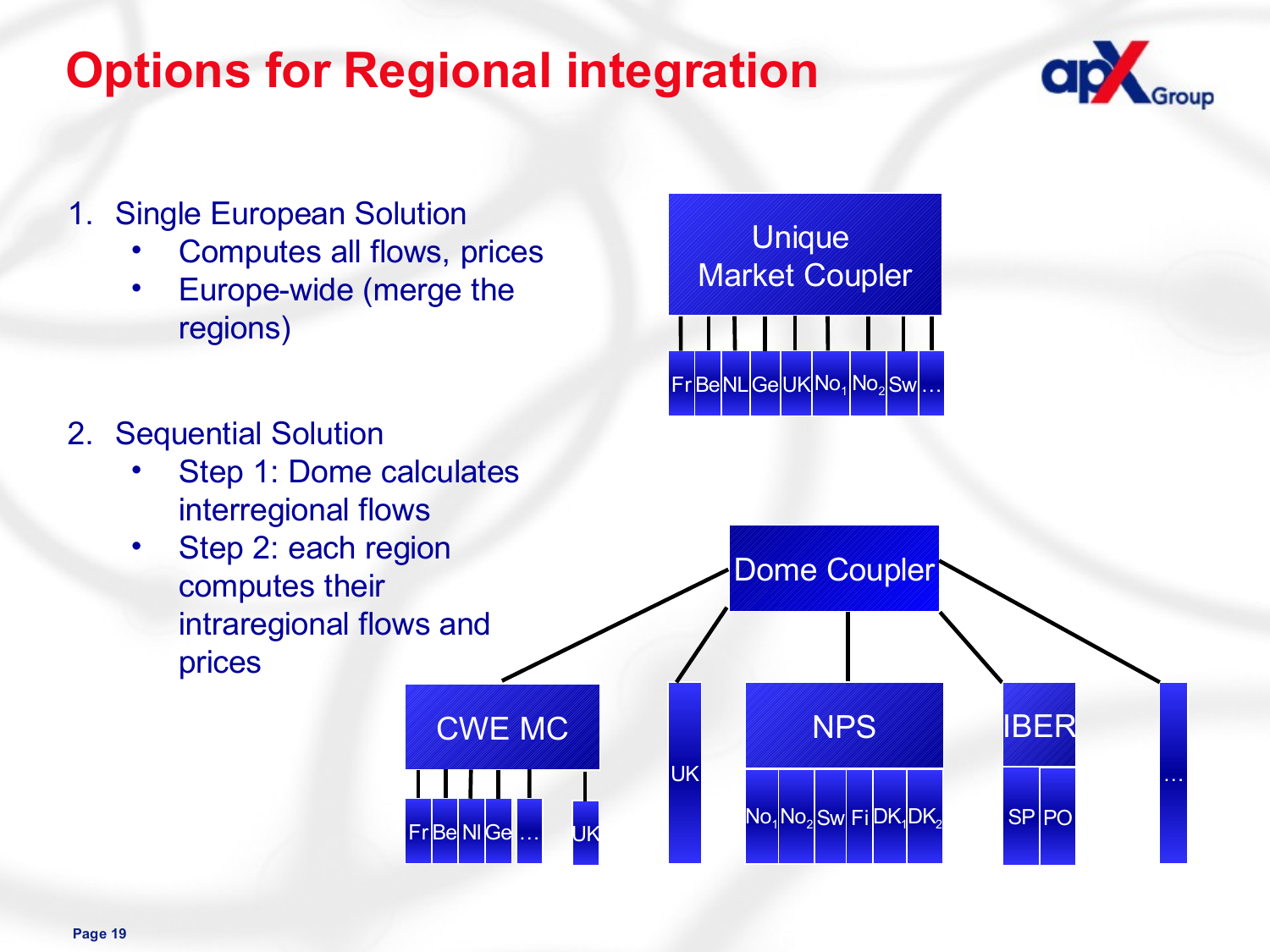#### **Implicit auctions in immature markets**



- Ability to forward contract for energy and transmission capacity is critical for new entrants – explicit auctioning of forward transmission rights needed
- Why is having a liquid PX a prerequisite for an implicit auction?
	- Even if there is no local matching, an implicit auction is equivalent to an explicit auction
	- With support of incumbent (or VPPs), local matching will take place and an energy market will develop
- Problems with explicit day ahead auctions are amplified in immature markets
	- Lack of transparency
	- Lack of liquid intraday adjustment market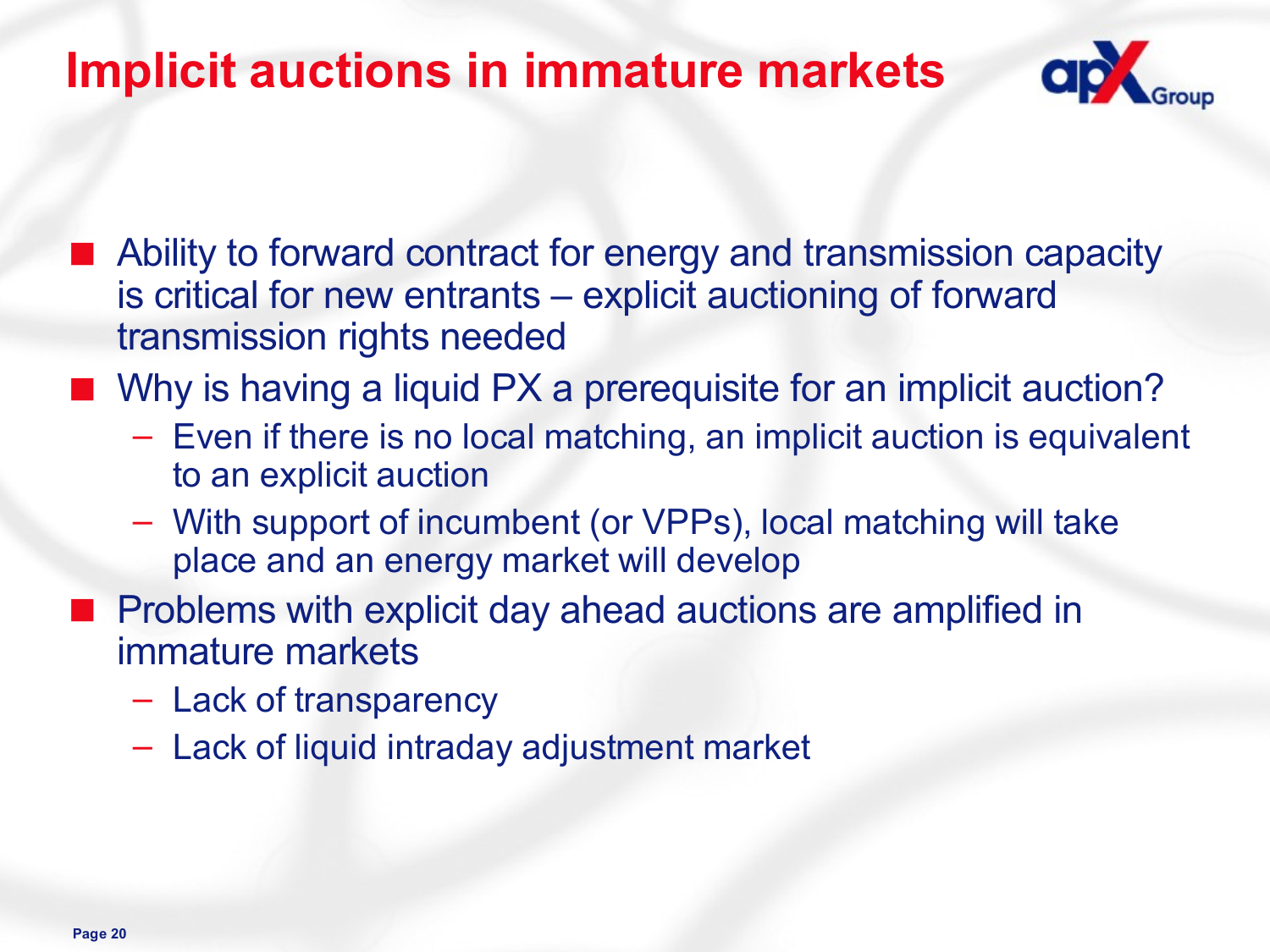#### **Flow-based transmission solution**





- Real network capacities and flows modeled using PTDFs
- Physical electrical flow paths taken into account (loop flows), not point-to-point "contract path"
- Potential to better optimise use of

inter-area transmission capacity *But …*

- Level of detail? Internal constraints? n-1 scenarios?
- Allocation/use of revenue?
- Geographic scope of congestion management solution needs to correspond to meshed network
- Transparency issues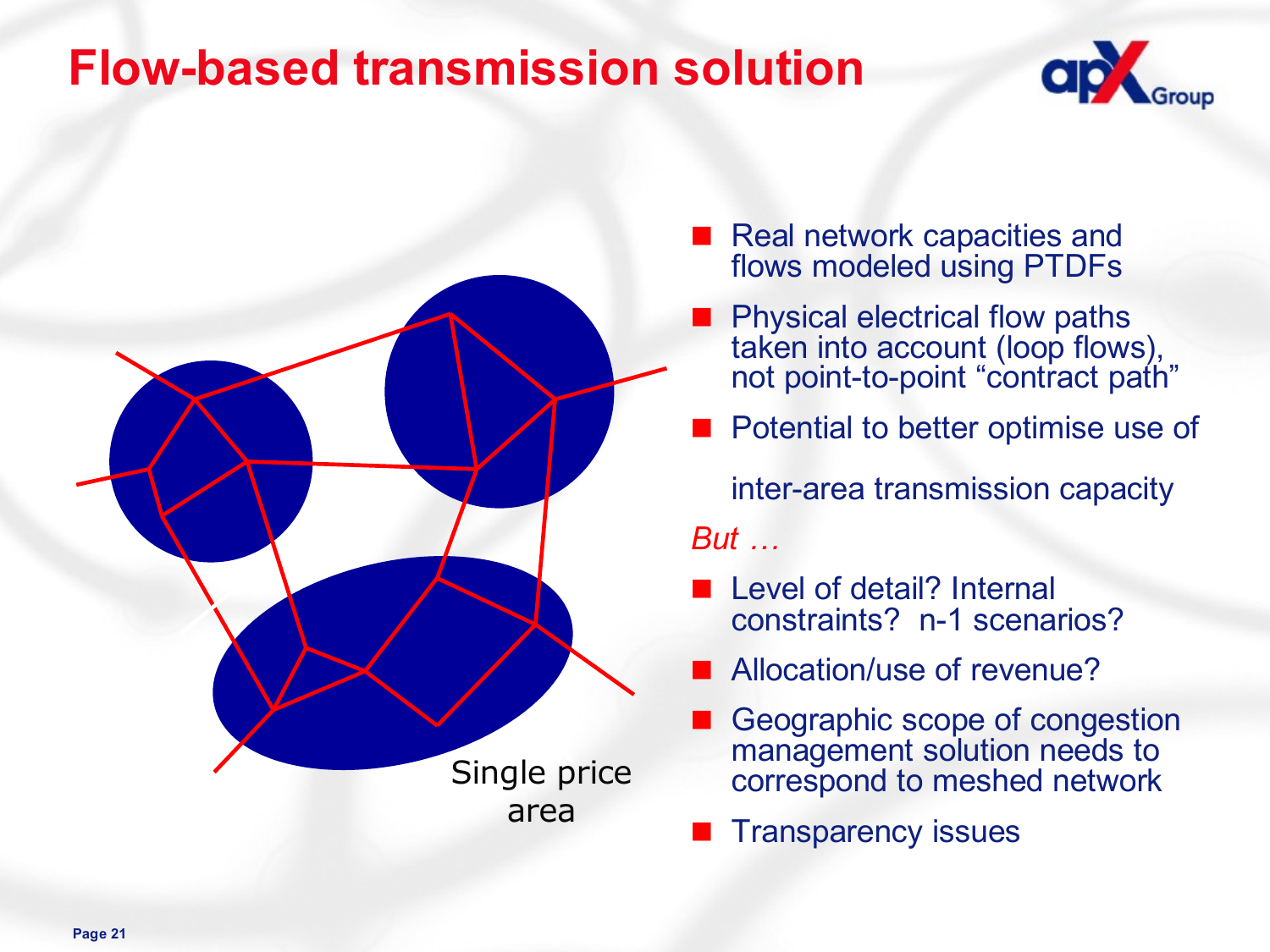#### **Sequential, multiregional model**





- Regional market clusters based on meshed networks/simple system boundaries
	- Central Europe
	- UK
	- **Ireland**
	- Nordic
	- Iberia, etc...
- "Seamed" together under an interregional "Dome" coupler
- What are the implications for the exchanges, TSOs and regulators?
- What are the implications for the current regional initiatives?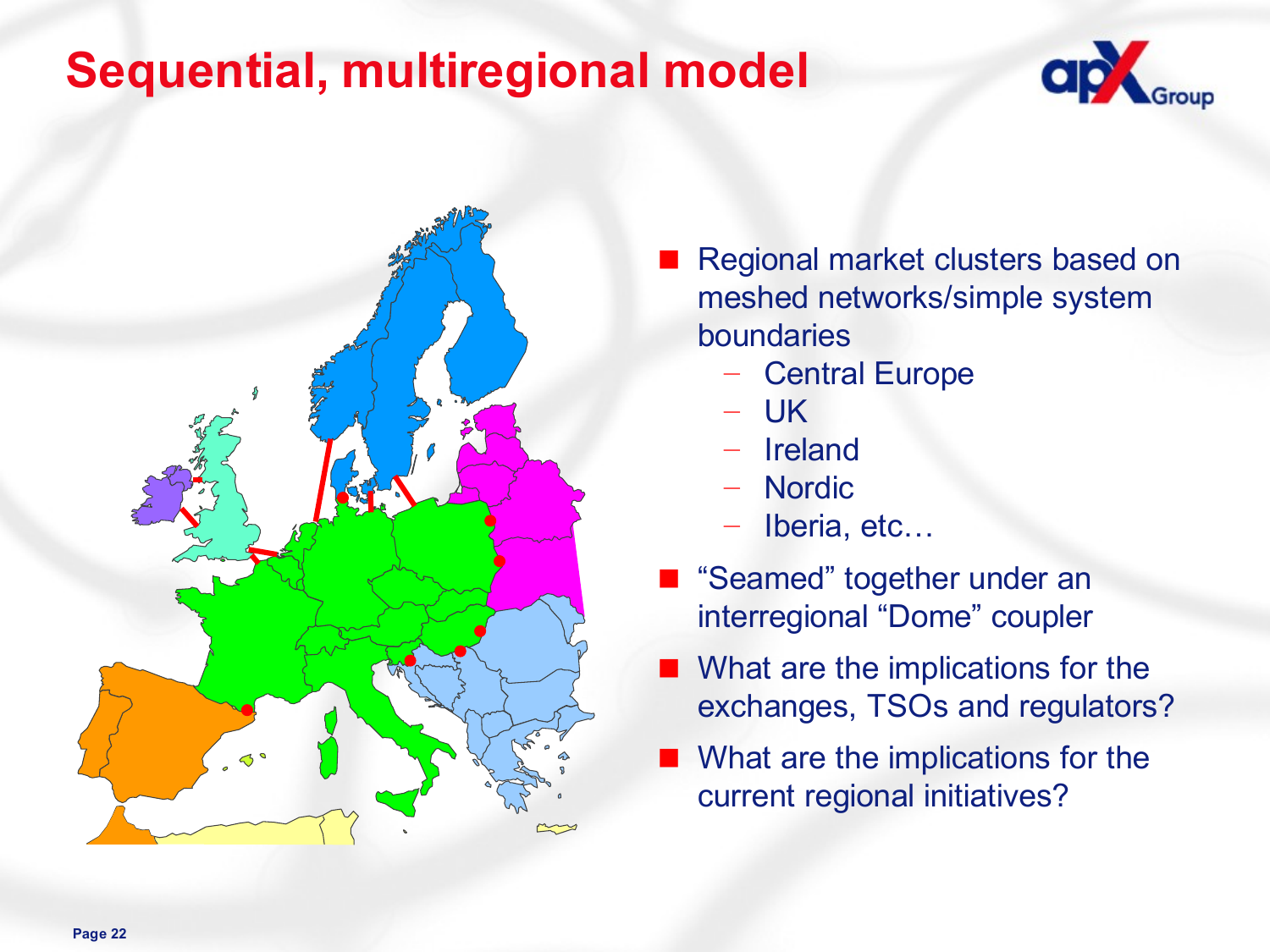

## A VITAL LINK IN ENERGY TRADING







**Page 23**